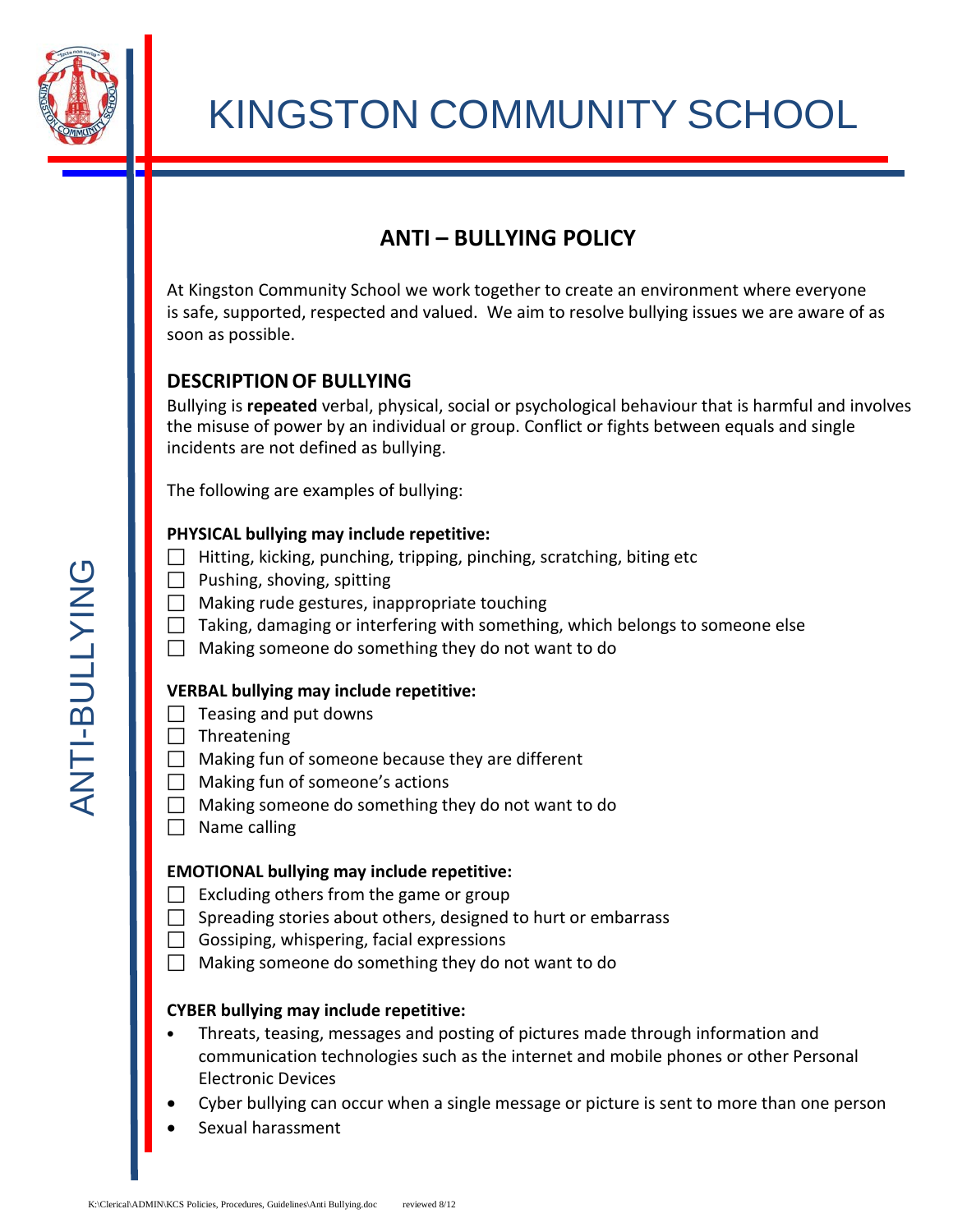## **SIGNS THAT MAY INDICATE THAT YOUR CHILD IS BEING BULLIED**

- Reduced ability to concentrate and learn
- Refusal to attend school
- Headaches or stomach aches
- Acting out, tearfulness, sadness, lack of interest in usual activities
- Unwillingness to discuss or secrecy about their online communication

## **ACTIONS STUDENTS AND PARENTS CAN TAKE**

#### IF YOU ARE BEING BULLIED:

- $\Box$  Tell the person who is bullying to stop
- $\Box$  Talk to any staff member with whom you feel comfortable
- $\Box$  Talk to your parents/caregivers
- $\Box$  Talk to the school counsellor or friends
- $\Box$  Keep reporting the bullying as often as it continues
- Don't react or retaliate with bullying

## IF YOU ARE A FRIEND/BYSTANDER:

- $\Box$  Do not join in
- $\Box$  Let the bully know his/her actions are wrong
- $\Box$  Support the bullied student
- $\Box$  Report the matter to a staff member or adult

## IF YOU ARE BULLYING PEOPLE:

- $\Box$  Think about why you bully "Hurt people hurt others"
- $\Box$  Think about how it would feel (or does feel) when someone bullies you
- $\Box$  Think about being brave, by talking to someone about your problems

#### IF YOU ARE A PARENT:

- $\Box$  Be a positive role model
- $\Box$  Watch for signs that your child is involved in or is affected by bullying
- $\Box$  Get the story find out exactly what happened from your child
- $\Box$  Let your child know they have done the right thing in reporting the bullying
- $\Box$  Contact the school to arrange a meeting
- $\Box$  Take their concerns seriously
- $\Box$  With your child, check the following websites:

[www.bullyingnoway.com.au](http://www.bullyingnoway.com.au/) [www.reachout.com.au](http://www.reachout.com.au/)

www.youthbeyondblue.com

www.cybersmart.gov.au